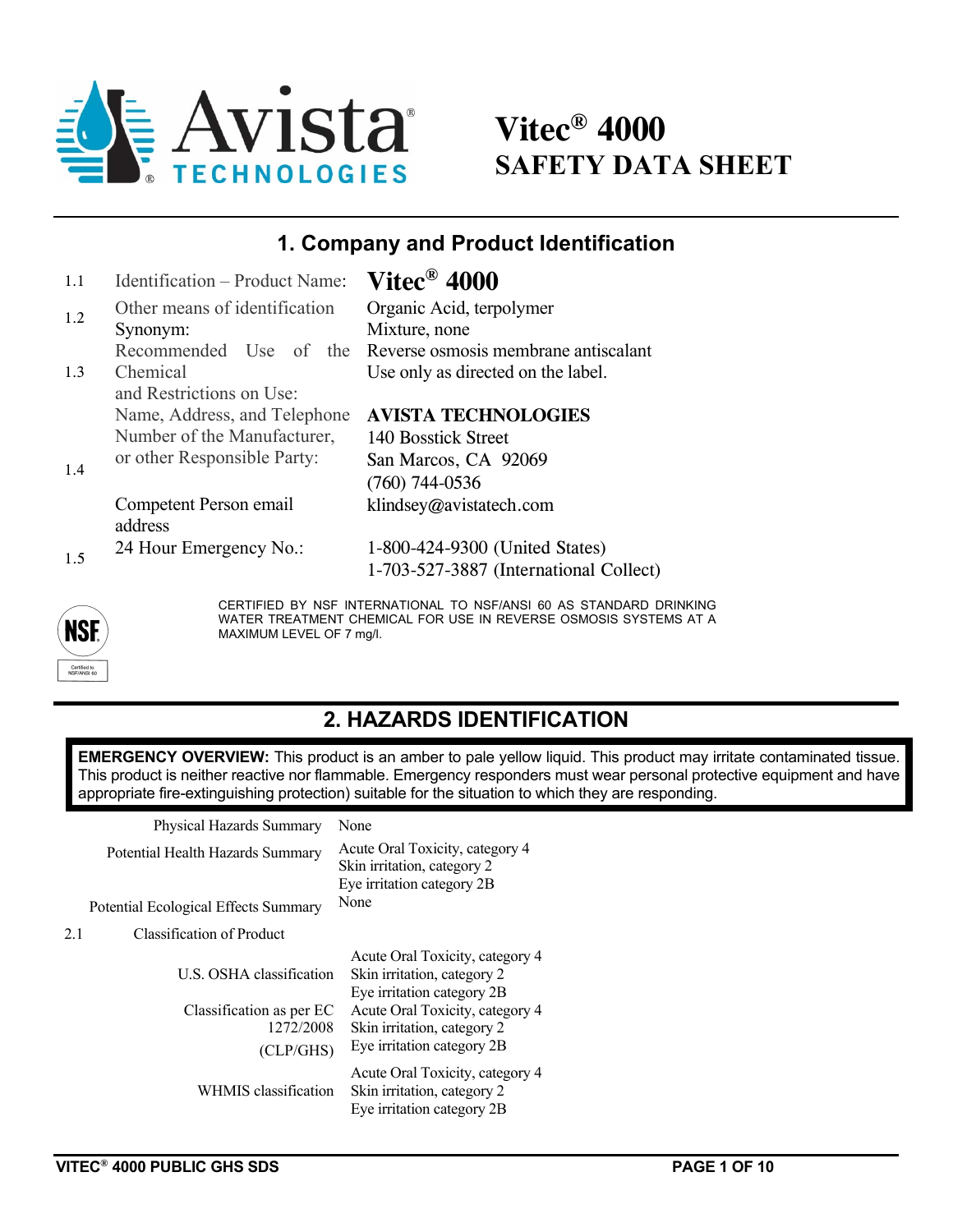Hazardous Materials Information System (HMIS) Rating

| <b>Health</b>               |  |
|-----------------------------|--|
| <b>Flammability</b>         |  |
| <b>Physical Hazard</b>      |  |
| <b>Protective Equipment</b> |  |

#### 2.2 Label Elements OSHA/GHS

| General Warnings         | P <sub>10</sub> 1<br>P <sub>102</sub> | If medical advice is needed, have product container or label at<br>hand.                                                                              |  |  |  |  |
|--------------------------|---------------------------------------|-------------------------------------------------------------------------------------------------------------------------------------------------------|--|--|--|--|
|                          | P <sub>10</sub> 3                     | Keep out of reach of children.                                                                                                                        |  |  |  |  |
|                          |                                       | Read label before use                                                                                                                                 |  |  |  |  |
| Signal Word              | <b>WARNING</b>                        |                                                                                                                                                       |  |  |  |  |
| Hazard statements        | H <sub>3</sub> 02                     | Harmful if swallowed                                                                                                                                  |  |  |  |  |
|                          | $H315 + H320$                         | Causes skin or eye irritation                                                                                                                         |  |  |  |  |
| Precautionary statements | P <sub>264</sub>                      | Wash hands thoroughly after handling                                                                                                                  |  |  |  |  |
|                          | P <sub>270</sub>                      | Do not eat, drink or smoke when using this product                                                                                                    |  |  |  |  |
|                          | P <sub>280</sub>                      | Wear protective gloves/protective clothing/eye protection/face<br>protection.                                                                         |  |  |  |  |
|                          | $P312 +$                              | - Call<br><b>POISON</b><br><b>CENTER</b><br>IF<br>SWALLOWED:<br>a.<br>$\alpha$                                                                        |  |  |  |  |
|                          | $P302 + P352 + P330$                  | doctor/physician if you feel unwell. Rinse mouth                                                                                                      |  |  |  |  |
|                          | $P337 + P313$                         | IF ON SKIN: Wash with plenty of soap and water.                                                                                                       |  |  |  |  |
|                          | P <sub>362</sub>                      | Take off contaminated clothing                                                                                                                        |  |  |  |  |
|                          | P305+P351+P338                        | P305+P351+P338, IF IN EYES: Rinse cautiously with water for<br>several minutes. Remove contact lenses if present and easy to do.<br>Continue rinsing. |  |  |  |  |

Hazard pictograms



| 2.3 | Unclassified Hazards None           |  |
|-----|-------------------------------------|--|
| 24  | Ingredients with unknown acute None |  |
|     | toxicity                            |  |

#### **3. COMPOSITION and INFORMATION ON INGREDIENTS**

| <b>Chemical name</b> | $\%$ w/w  | <b>US OSHA</b>            | <b>GHS/EU CLP</b>         | <b>WHMIS</b>         |
|----------------------|-----------|---------------------------|---------------------------|----------------------|
| CAS#                 |           |                           |                           |                      |
| <b>EINECS#</b>       |           |                           |                           |                      |
| Acrylic Polymer      | $15 - 25$ | Not classified            | Not classified            | Not classified       |
| Proprietary          |           |                           |                           |                      |
| Proprietary          |           |                           |                           |                      |
| Chelate Compound     | $10 - 15$ | Severe eye damage         | Severe eye damage         | Severe eye damage    |
| Proprietary          |           | Category 1;               | Category 1;               | Category 1;          |
| Proprietary          |           | Acute toxicity, oral      | Acute toxicity, oral      | Acute toxicity, oral |
|                      |           | Category 4;               | Category 4;               | Category 4;          |
|                      |           | Corrosive to metal        | Corrosive to metal        | Corrosive to metal   |
|                      |           | Category 1;               | Category 1;               | Category 1;          |
|                      |           | Skin Corrosion/Irritation | Skin Corrosion/Irritation | Skin                 |
|                      |           | 1C;                       | 1C:                       | Corrosion/Irritation |
|                      |           |                           |                           | 1C:                  |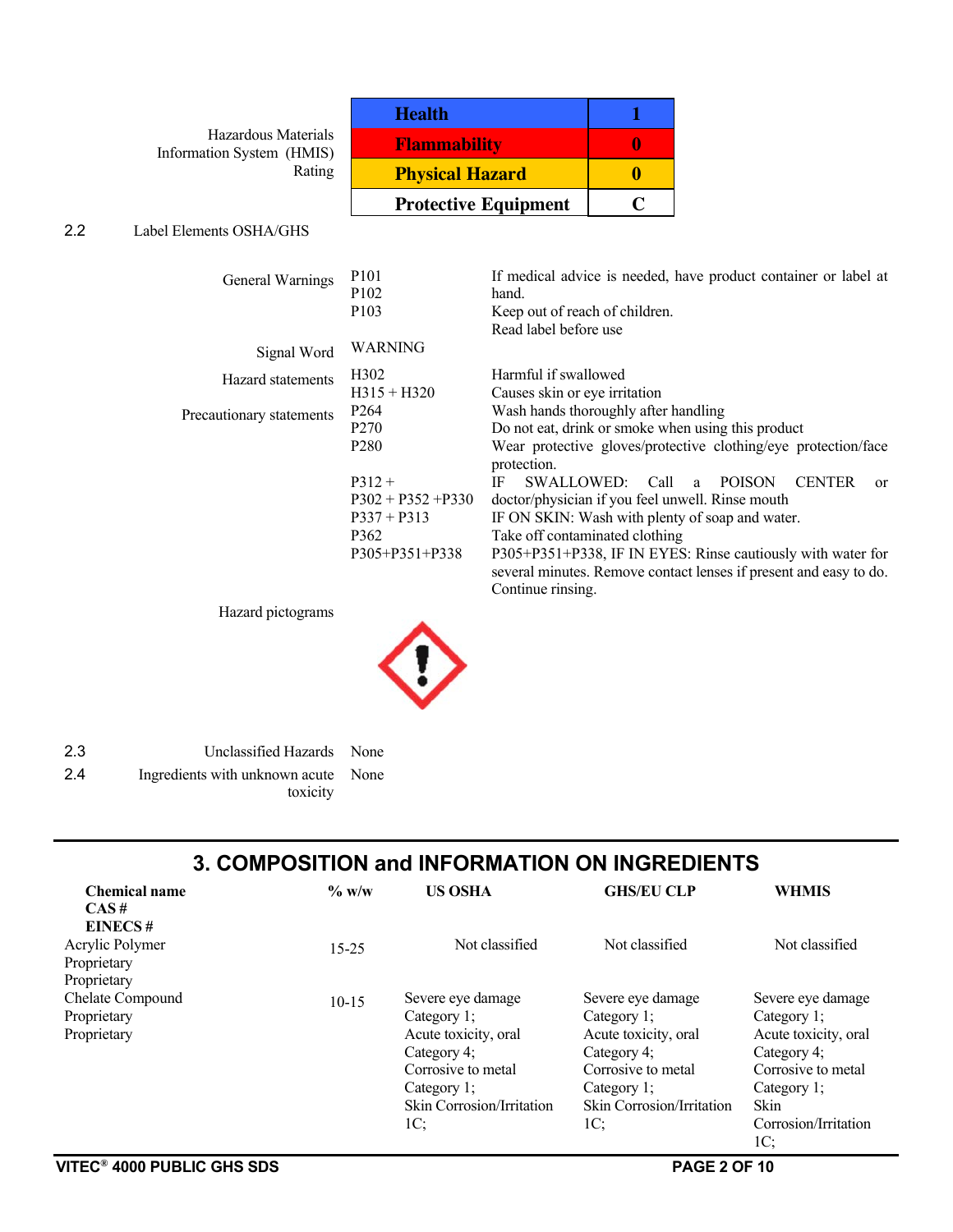| Water or other chemicals do not<br>contribute to any additional hazards<br>of this product | balance | Chronic Hazards to the<br>aquatic Environment<br>Category 4<br>H318; Causes serious eye<br>damage;<br>H302; Harmful if<br>swallowed;<br>H <sub>290</sub> ; May be corrosive to<br>metals;<br>H314; Causes severe skin<br>burns and eye damage<br>H314 May be harmful in<br>contact with skin<br>N/A | Chronic Hazards to the<br>aquatic Environment<br>Category 4<br>H318; Causes serious<br>eye damage;<br>H302; Harmful if<br>swallowed;<br>H <sub>290</sub> ; May be corrosive<br>to metals;<br>H314; Causes severe<br>skin burns and eye<br>damage H314 May be<br>harmful in contact with<br>skin<br>N/A | Chronic Hazards to the<br>aquatic Environment<br>Category 4<br>H318; Causes serious<br>eye damage;<br>H302; Harmful if<br>swallowed;<br>H <sub>290</sub> ; May be<br>corrosive to metals;<br>H314; Causes severe<br>skin burns and eye<br>damage H314 May be<br>harmful in contact with<br>skin<br>N/A |
|--------------------------------------------------------------------------------------------|---------|-----------------------------------------------------------------------------------------------------------------------------------------------------------------------------------------------------------------------------------------------------------------------------------------------------|--------------------------------------------------------------------------------------------------------------------------------------------------------------------------------------------------------------------------------------------------------------------------------------------------------|--------------------------------------------------------------------------------------------------------------------------------------------------------------------------------------------------------------------------------------------------------------------------------------------------------|
| <b>PRODUCT</b>                                                                             | 100     | Acute Oral Toxicity, category 4<br>Skin irritation, category 2<br>Eye irritation category 2B                                                                                                                                                                                                        |                                                                                                                                                                                                                                                                                                        |                                                                                                                                                                                                                                                                                                        |

NE = Not Established. C = Ceiling Limit. See Section 16 for Definitions of Terms Used. Canadian HMIRA Registry Number: 3331812 Date filed: 6/5/2019

|     |                                                                                             | 4. FIRST-AID MEASURES                                                                                                                                                                                                                                                                                                                                                                                                                 |
|-----|---------------------------------------------------------------------------------------------|---------------------------------------------------------------------------------------------------------------------------------------------------------------------------------------------------------------------------------------------------------------------------------------------------------------------------------------------------------------------------------------------------------------------------------------|
| 4.1 | Description of Necessary Measures                                                           |                                                                                                                                                                                                                                                                                                                                                                                                                                       |
|     | Skin exposure:                                                                              | If this product contaminates the skin, immediately begin decontamination with<br>running water. Remove exposed or contaminated clothing, taking care not to<br>contaminate eyes. Victim should seek immediate medical attention if any<br>adverse exposure symptoms develop.                                                                                                                                                          |
|     | Eye exposure:                                                                               | If this product enters the eyes, open victim's eyes while under gently running<br>water. Use sufficient force to open eyelids. Have victim "roll" eyes. Minimum<br>flushing is for 15 minutes. Victim must seek medical attention.                                                                                                                                                                                                    |
|     | Inhalation:                                                                                 | If vapors, mists, or sprays of this product are inhaled, remove victim to fresh<br>air. If necessary, use artificial respiration to support vital functions. Remove<br>or cover gross contamination to avoid exposure to rescuers.                                                                                                                                                                                                    |
|     | Ingestion:                                                                                  | If this product is swallowed, CALL PHYSICIAN OR POISON CONTROL<br>CENTER FOR MOST CURRENT INFORMATION. DO NOT INDUCE<br>VOMITING. Have victim rinse mouth with water, if conscious. Never induce<br>vomiting or give a diluent (e.g., water) to someone who is unconscious, having<br>convulsions, or unable to swallow. If contaminated individual is convulsing,<br>maintain an open airway and obtain immediate medical attention. |
| 4.2 | Most Important Symptoms/Effects:                                                            | Immediate: Inhalation exposure may cause coughing or sneezing. Symptoms<br>of skin and eye contact may include redness and irritation. Ingestion may cause<br>stomach pains, cramps, and gastritis.                                                                                                                                                                                                                                   |
|     |                                                                                             | Delayed: Prolonged or repeated skin overexposure to this product may cause<br>dermatitis (dry, red skin). Symptoms may include tingling, redness, and visible<br>injury.                                                                                                                                                                                                                                                              |
| 4.3 | Indication of Immediate Medical<br>Attention and Special Treatment Needed,<br>If Necessary: | Chronic: Skin.<br>TARGET ORGANS: Acute: Skin, eyes.                                                                                                                                                                                                                                                                                                                                                                                   |
|     |                                                                                             | Victime of chamical avecaure must be taken for modical ettertion if any advance offects equiver. Desguare should be taken for modical                                                                                                                                                                                                                                                                                                 |

**4. FIRST-AID MEASURES**

Victims of chemical exposure must be taken for medical attention if any adverse effects occur. Rescuers should be taken for medical attention if necessary. Take a copy of label and SDS to physician or health professional with victim.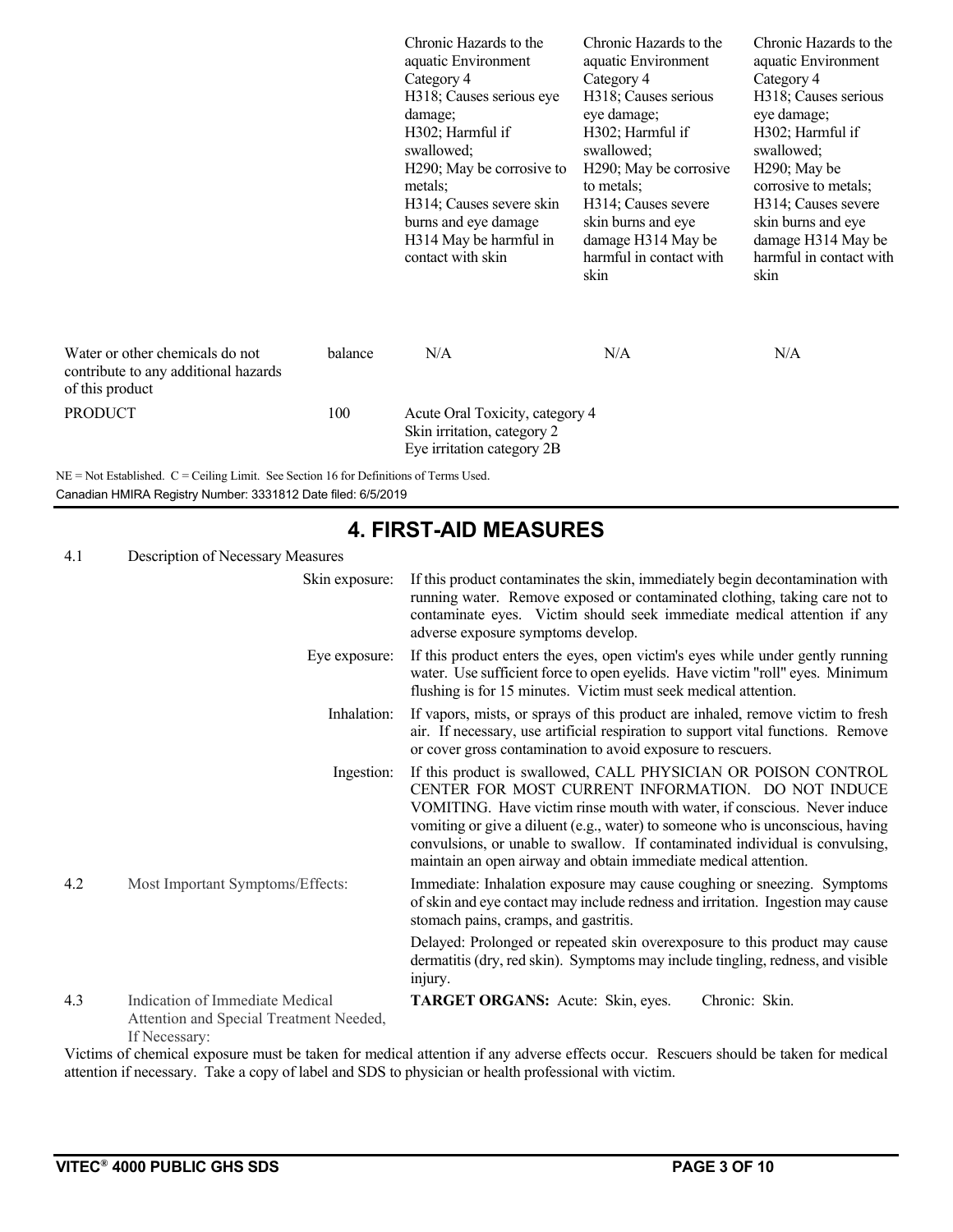#### **5. FIRE-FIGHTING MEASURES**

 Flammable properties Non-flammable aqueous solution Flash Point °C: Not applicable. Autoignition Temperature °C: Not applicable. Flammable Limits (in air by volume, %): Upper: Not applicable. Lower: Not applicable. 5.1 Suitable and Unsuitable Extinguishing Media: This material will not contribute to the intensity of a fire. Use extinguishing material suitable to the surrounding fire. Water spray YES Carbon dioxide YES Foam YES Dry chemical YES Halon YES Other YES 5.2 Specific Hazards Arising from Chemical: When involved in a fire, this material may decompose and produce irritating fumes and toxic gases (e.g., carbon monoxide, carbon dioxide, and phosphorous oxides). Explosion Sensitivity to Mechanical Impact: Not applicable. Explosion Sensitivity to Static Discharge: Not applicable. 5.3 Special Protective Equipment and Precautions for Fire-Fighters: Incipient fire responders should wear eye protection. Structural firefighters must wear Self-Contained Breathing Apparatus and full protective equipment. Move containers from fire area if it can be done without risk to personnel. If possible, prevent runoff water from entering storm drains, bodies of water, or other environmentally sensitive areas. **1 HEALTH FLAMMABILITY REACTIVITY OTHER See Section 16 for definitions of ratings NFPA RATING 0 0** 

#### **6. ACCIDENTAL RELEASE MEASURES**

| 6.1 | <b>Personal Precautions</b>                              | Uncontrolled releases should be responded to by trained personnel using pre-<br>planned procedures. Proper protective equipment should be used. In case of a<br>spill, clear the affected area and protect people.                                                                                                                                                                                                                               |
|-----|----------------------------------------------------------|--------------------------------------------------------------------------------------------------------------------------------------------------------------------------------------------------------------------------------------------------------------------------------------------------------------------------------------------------------------------------------------------------------------------------------------------------|
|     | Protective equipment                                     | For small releases $(< 5$ gallons), clean up spilled liquid wearing gloves, goggles,<br>faceshield, and suitable body protection. The minimum Personal Protective<br>Equipment recommended for response to non-incidental releases (more than 5<br>gallons) should be Level B: triple-gloves (neoprene gloves and nitrile gloves<br>over latex gloves), chemical resistant suit and boots, hard hat, and Self-<br>Contained Breathing Apparatus. |
|     | <b>Emergency procedures</b>                              | Monitoring must indicate that exposure levels are below those provided in<br>Section 3 (Composition and Information on Ingredients) and that oxygen levels<br>are above 19.5% before anyone is permitted in the area without Self-Contained<br>Breathing Apparatus.                                                                                                                                                                              |
| 6.2 | Methods and Materials for Containment<br>and Cleaning Up | Soak up or wet vacuum spilled liquid. Neutralize residue with sodium<br>bicarbonate or other neutralizing agent for dilute acids. Decontaminate the<br>area thoroughly. Test area with litmus paper to ensure neutralization. Place all<br>spill residues in a suitable container. Dispose of in accordance with applicable                                                                                                                      |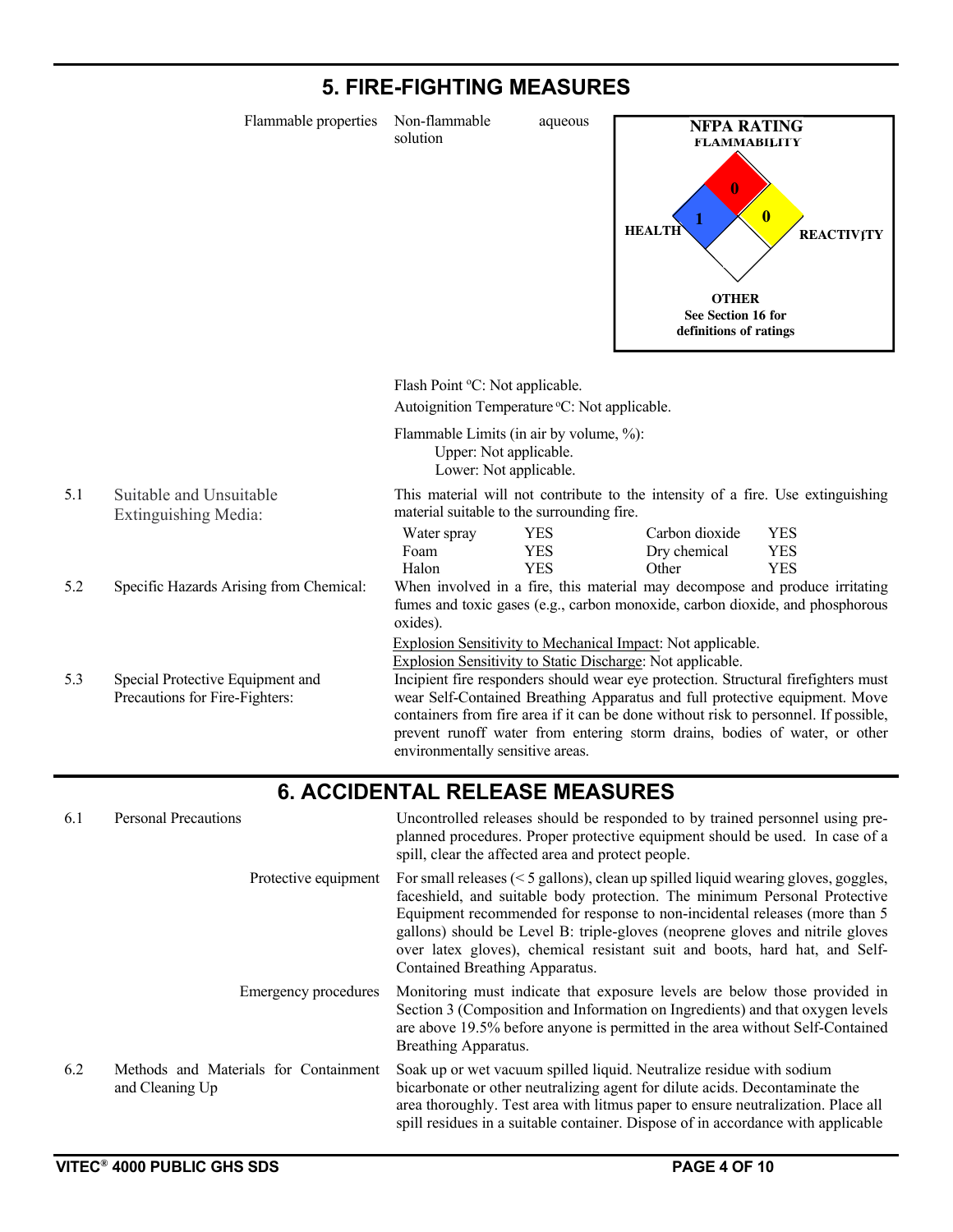|     |                                    | 7. HANDLING and STORAGE                                                                                                                                                                                                                                                                                                                                                                                                                                                                                                                                              |
|-----|------------------------------------|----------------------------------------------------------------------------------------------------------------------------------------------------------------------------------------------------------------------------------------------------------------------------------------------------------------------------------------------------------------------------------------------------------------------------------------------------------------------------------------------------------------------------------------------------------------------|
| 7.1 | Precautions for Safe Handling      | All employees who handle this material should be trained to handle it safely. Open containers<br>carefully on a stable surface. Empty containers may contain residual liquid; therefore,<br>empty containers should be handled with care.                                                                                                                                                                                                                                                                                                                            |
|     |                                    | As with all chemicals, avoid getting this product ON YOU or IN YOU. Wash thoroughly<br>after handling this product. Do not eat or drink while handling this material. Avoid generating<br>mists and sprays of this product. Remove contaminated clothing immediately.                                                                                                                                                                                                                                                                                                |
|     |                                    | During equipment maintenance follow practices indicated in Section 6 (Accidental Release<br>Measures) to decontaminate equipment or clean-up small spills. Make certain that application<br>equipment is locked and tagged-out safely if necessary. Collect all rinsates and dispose of<br>according to applicable U.S. Federal, State, or local procedures or appropriate local<br>standards.                                                                                                                                                                       |
| 7.2 | <b>Conditions For Safe Storage</b> | Store containers in a cool, dry location, away from direct sunlight, sources of intense heat, or<br>where freezing is possible. Store away from incompatible materials. Material should be<br>stored in secondary containers, or in a diked area, as appropriate. Storage and use areas<br>should be covered with impervious materials. Keep container tightly closed when not in use.<br>If appropriate, post warning signs in storage and use areas. Inspect all incoming containers<br>before storage, to ensure containers are properly labeled and not damaged. |
|     | Incompatibilities                  | Strong bases, amines, strong oxidizers, very strong acids, water reactive materials. The<br>product may release toxic gases if in contact with sulfides or sulfites.                                                                                                                                                                                                                                                                                                                                                                                                 |

### **8. EXPOSURE CONTROLS - PERSONAL PROTECTION**

#### 8. Control Parameters

| ۰ |  |
|---|--|
|   |  |
|   |  |

|                                                                                            |             | <b>EXPOSURE LIMITS IN AIR</b> |                  |           |                   |             |              |
|--------------------------------------------------------------------------------------------|-------------|-------------------------------|------------------|-----------|-------------------|-------------|--------------|
| <b>CHEMICAL NAME</b>                                                                       | $CAS \#$    |                               | <b>ACGIH-TLV</b> |           | <b>OSHA-PEL</b>   |             |              |
|                                                                                            |             | <b>TWA</b>                    | <b>STEL</b>      | TWA       | <b>STEL</b>       | <b>IDLH</b> | <b>OTHER</b> |
|                                                                                            |             | $mg/m^3$                      | $mg/m^3$         | $mg/m^3$  | mg/m <sup>3</sup> | $mg/m^3$    | $mg/m^3$     |
| Acrylic Polymer                                                                            | Proprietary | NE                            | <b>NE</b>        | <b>NE</b> | <b>NE</b>         | NE          | NE           |
| Chelate compound                                                                           | Proprietary | NE                            | NE               | NE        | NE                | NE          | NE           |
| $NE = Not$ Established. $C = Ceiling$ Limit. See Section 16 for Definitions of Terms Used. |             |                               |                  |           |                   |             |              |

8. 2 Appropriate Engineering Controls. Use with adequate ventilation to ensure exposure levels are maintained below the limits provided in this Section or as low as reasonably practical. Ensure eyewash/safety shower stations are available near areas where this product is used. 8. 3 Personal Protective Equipment Respiratory protection: None needed under normal conditions of use. Use NIOSH approved respirators if ventilation is inadequate to control mists or vapor. If respiratory protection is needed, use only protection authorized in the U.S. Federal OSHA Standard (29 CFR 1910.134), applicable U.S. State regulations, or the applicable local standards. Oxygen levels below 19.5% are considered IDLH by OSHA. In such atmospheres, use of a full-face piece pressure/demand SCBA or a full-face piece, supplied air respirator with auxiliary self-contained air supply is required under OSHA's Respiratory Protection Standard (1910.134-1998). Eye protection: Use approved safety goggles or safety glasses, as described in OSHA 29 CFR 1910.133. Splash goggles with a faceshield may be needed if splash hazards exist. Hand protection: Wear chemical impervious gloves (e.g., Solvex™, Neoprene).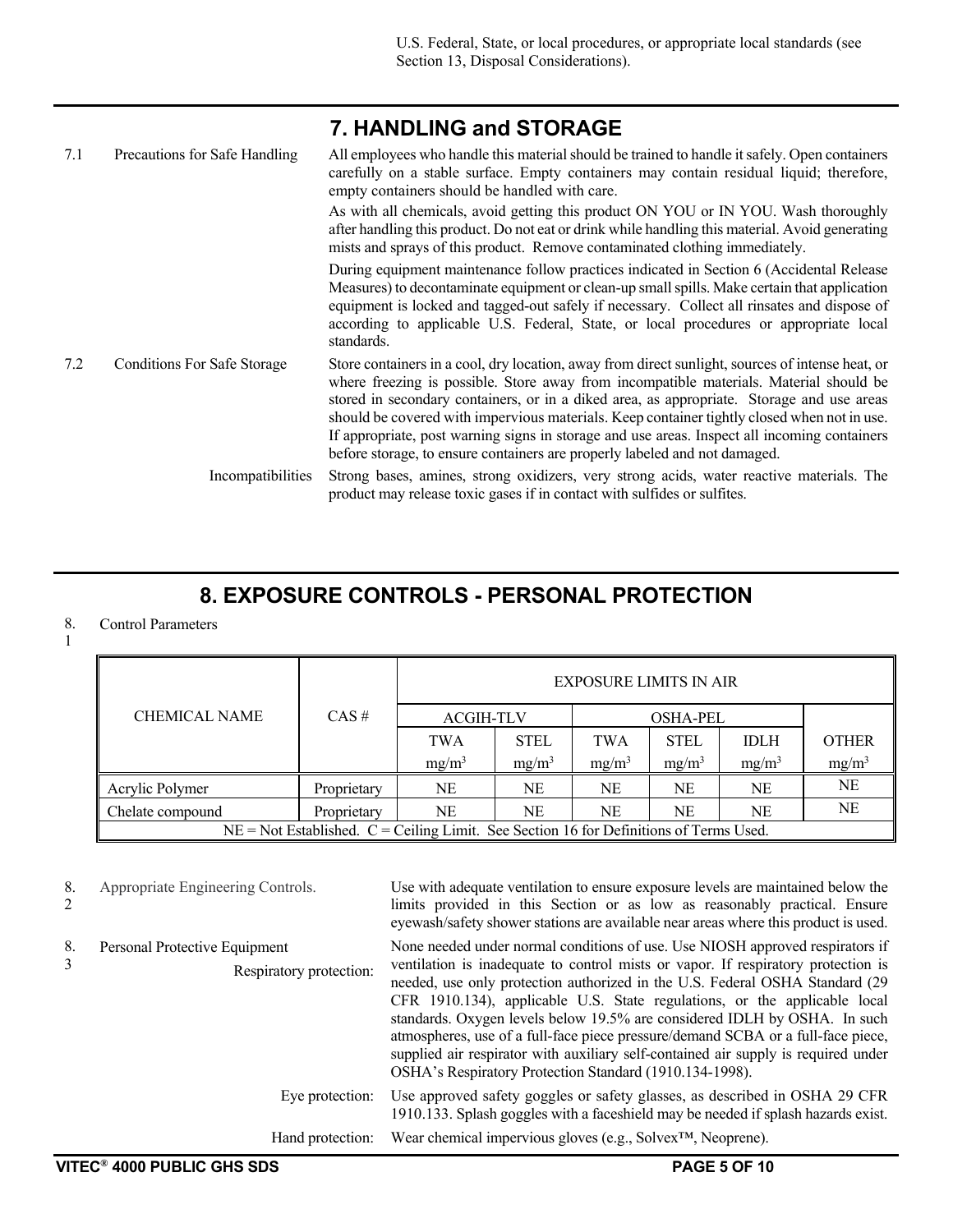#### **9. PHYSICAL and CHEMICAL PROPERTIES**

Appearance This product is an amber to pale yellow liquid.

| Odor                                                  |                  | Odor Threshold                                                                 | N/A              |
|-------------------------------------------------------|------------------|--------------------------------------------------------------------------------|------------------|
| Melting Point $\rm{^{\circ}C}$ ( $\rm{^{\circ}F}$ )   | Similar to water | pH (as supplied)                                                               | $4.5 - 6.5$      |
| Initial Boiling Point ${}^{\circ}C$ ( ${}^{\circ}F$ ) | 100              | Boiling Point Range °C (°F)                                                    | N/A              |
| Flammability                                          | Non-flammable    | Evaporation Rate (water = 1)                                                   | Similar to water |
| Vapor Density ( $air = 1$ )                           | Similar to water | Vapor Pressure mm Hg $(a)$ 20 $\degree$ C:                                     | 18               |
| Solubility (in water)                                 | Soluble          | Relative density (water = 1)                                                   | $1.1 - 1.2$      |
| Viscosity                                             | Similar to water | Oil-Water Partition Coefficient                                                | N/A              |
| Decomposition Temperature                             | N/A              |                                                                                |                  |
| How To Detect This Substance                          |                  | The color and odor may act as warning properties associated with this product. |                  |
| (Warning Properties):                                 |                  |                                                                                |                  |

### **10. STABILITY and REACTIVITY**

| 10.1 | Reactivity                         | Not considered reactive.                                                                                                                                                                                                   |
|------|------------------------------------|----------------------------------------------------------------------------------------------------------------------------------------------------------------------------------------------------------------------------|
| 10.2 | Chemical Stability                 | Stable                                                                                                                                                                                                                     |
| 10.3 | Possibility of hazardous reactions | Hazardous polymerization will not occur.                                                                                                                                                                                   |
| 10.4 | Conditions to avoid                | Avoid mixing with incompatible materials.                                                                                                                                                                                  |
| 10.5 | Incompatible Materials             | Strong bases, amines, strong oxidizers, very strong acids, water reactive materials. It<br>may react with metals to generate hydrogen gas. The product may release toxic gases<br>if in contact with sulfides or sulfites. |
| 10.6 | Hazardous Decomposition Products   | Thermal decomposition of this product may generate carbon monoxide, carbon<br>dioxide, and phosphorus oxides.                                                                                                              |

| 11.1             | Information on Toxicological Effects                                                                                                                          |                                                                                                                                                                                                                                                                    |                                              |                 |
|------------------|---------------------------------------------------------------------------------------------------------------------------------------------------------------|--------------------------------------------------------------------------------------------------------------------------------------------------------------------------------------------------------------------------------------------------------------------|----------------------------------------------|-----------------|
|                  | Toxicity data for                                                                                                                                             |                                                                                                                                                                                                                                                                    | Dermal                                       | Inhalation      |
|                  | hazardous ingredients                                                                                                                                         | Oral $LD_{50}$ mg/kg                                                                                                                                                                                                                                               | $LD_{50}$ mg/kg                              | $LD_{50}$ mg/kg |
|                  |                                                                                                                                                               | $LD_{50}$ (oral, rat) > 5000 mg/kg                                                                                                                                                                                                                                 | $LD_{50}$ (dermal, rabbit)<br>$>$ 2000 mg/kg | N/A             |
|                  | Acrylic Polymer                                                                                                                                               | Eye irritation-rabbit: inconsequential irritation<br>Skin irritation-rabbit: practically non-irritating                                                                                                                                                            |                                              |                 |
|                  |                                                                                                                                                               | $LD_{50}$ (oral, mouse) = 1800 mg/kg                                                                                                                                                                                                                               | N/A                                          | N/A             |
|                  |                                                                                                                                                               | TDLo (intraperitoneal, mouse) = $200$<br>mg/kg/female 7 days post; Teratogenic effects                                                                                                                                                                             |                                              |                 |
|                  |                                                                                                                                                               | TDLo (intraperitoneal, mouse) = $40$<br>mg/kg/female 7 days post; Reproductive effects                                                                                                                                                                             |                                              |                 |
| Chelate compound | TDLo (subcutaneous, mouse) = $200$<br>mg/kg/female 13 days after conception;<br>Reproductive: Specific Developmental<br>Abnormalities; musculoskeletal system |                                                                                                                                                                                                                                                                    |                                              |                 |
|                  |                                                                                                                                                               | TDLo (subcutaneous, mouse) = $1400$<br>mg/kg/female 11-17 days after conception:<br>Reproductive: Effects on Embryo or Fetus:<br>fetoxicity (except death, e.g. stunted fetus),<br>Specific Developmental Abnormalities:<br>Abnormalities: musculoskeletal system. |                                              |                 |
|                  | Potential routes of exposure                                                                                                                                  | Inhalation, skin contact, eye contact                                                                                                                                                                                                                              |                                              |                 |
|                  | Potential effects of acute over-<br>exposure                                                                                                                  | Inhalation exposure may cause tingling, coughing, sneezing, and difficulty breathing.<br>Symptoms of skin and eye contact may include redness and irritation. Ingestion may<br>cause stomach pains, cramps, and gastritis.                                         |                                              |                 |

## **11. TOXICOLOGICAL INFORMATION**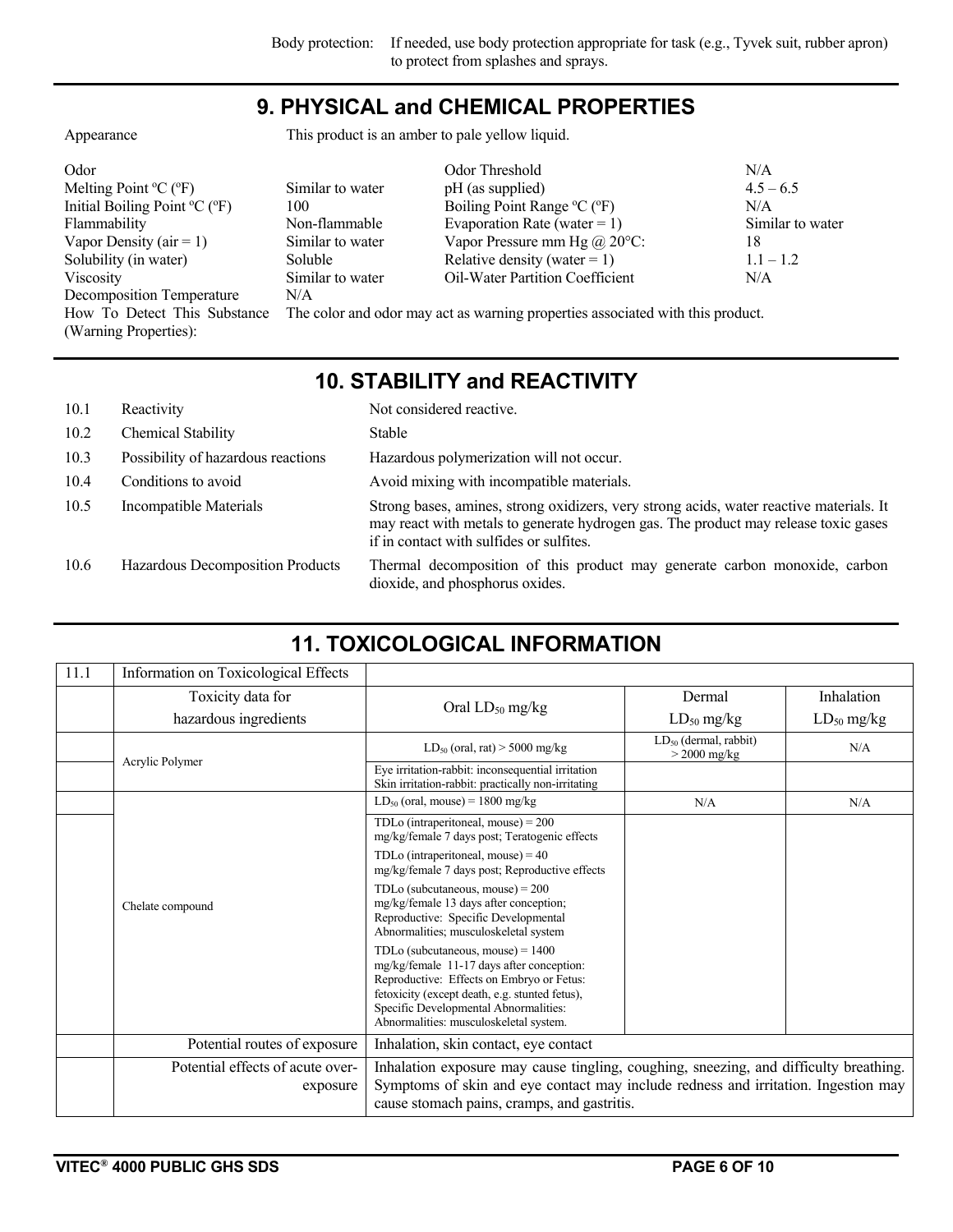| Potential effects of chronic over-<br>exposure |                | Prolonged or repeated skin overexposure to this product may cause dermatitis (dry, red<br>skin). Symptoms may include tingling, redness, and visible injury.                                                                          |                |                 |                       |
|------------------------------------------------|----------------|---------------------------------------------------------------------------------------------------------------------------------------------------------------------------------------------------------------------------------------|----------------|-----------------|-----------------------|
| Symptoms of over-exposure                      |                | Immediate: Inhalation exposure may cause tingling, coughing, sneezing, and difficulty<br>breathing. Symptoms of skin and eye contact may include redness and irritation.<br>Ingestion may cause stomach pains, cramps, and gastritis. |                |                 |                       |
|                                                |                | Delayed: Prolonged or repeated skin overexposure to this product may cause dermatitis<br>(dry, red skin). Symptoms may include tingling, redness, and visible injury.                                                                 |                |                 |                       |
| Conditions aggravated by over-<br>exposure     |                | Preexisting dermatitis, other skin conditions, and respiratory conditions may be<br>aggravated by exposures to this product.                                                                                                          |                |                 |                       |
| Recommendations to physicians:                 |                | Treat symptoms and eliminate exposure.                                                                                                                                                                                                |                |                 |                       |
| Irritation                                     |                | YES This product can be irritating to contaminated tissue.                                                                                                                                                                            |                |                 |                       |
| Sensitization                                  | N <sub>O</sub> |                                                                                                                                                                                                                                       |                |                 |                       |
| Carcinogenicity                                | <b>NTP</b>     | <b>IARC</b>                                                                                                                                                                                                                           | <b>US OSHA</b> | <b>CAL OSHA</b> | 67/548 EEC<br>Annex 1 |
|                                                | NO             | NO                                                                                                                                                                                                                                    | N <sub>O</sub> | N <sub>O</sub>  | N <sub>O</sub>        |
| Mutagenicity                                   | N <sub>O</sub> |                                                                                                                                                                                                                                       |                |                 |                       |
| Reproductive toxicity                          | NO             |                                                                                                                                                                                                                                       |                |                 |                       |
| Biological Exposure Index                      | N/A            |                                                                                                                                                                                                                                       |                |                 |                       |
| Other potential health effects                 | product.       | Currently, there are no Biological Exposure Indices (BEIs) for any component of this                                                                                                                                                  |                |                 |                       |

### **12. ECOLOGICAL INFORMATION**

#### ALL WORK PRACTICES MUST BE AIMED AT ELIMINATING ENVIRONMENTAL CONTAMINATION.

| 12.1 | Ecotoxicity                      | $LC_{50}$ , mg/L                                                                                                                                                                                                                                                                         | $EC_{50}$ , mg/L                                                                                                                                                                                             |
|------|----------------------------------|------------------------------------------------------------------------------------------------------------------------------------------------------------------------------------------------------------------------------------------------------------------------------------------|--------------------------------------------------------------------------------------------------------------------------------------------------------------------------------------------------------------|
|      | <b>ACRYLIC POLYMER</b>           |                                                                                                                                                                                                                                                                                          |                                                                                                                                                                                                              |
|      | Aquatic                          | $LC_{50}$ (Salmo gairdneri) > 1100 mg/L/96 hours                                                                                                                                                                                                                                         | $EC_{50}$ (algae) = 72.4 mg/L/ 72 hours<br>EC <sub>50</sub> (Daphnia magna) > 1040 mg/L/ 48 hours                                                                                                            |
|      | Terrestrial                      | N/A                                                                                                                                                                                                                                                                                      | N/A                                                                                                                                                                                                          |
|      | <b>CHELATE COMPOUND</b>          |                                                                                                                                                                                                                                                                                          |                                                                                                                                                                                                              |
|      | Aquatic                          | $LC_{50}$ (freshwater fish) > 1000 mg/L<br>$LC_{50}$ (Rainbow trout, 48 h)<br>$>$ 3440 mg/L                                                                                                                                                                                              | $EC_{50}$ (freshwater invertebrate)<br>$> 1000$ mg/L<br>$EC_{50}$ (Algae inhibition)<br>$> 1000$ mg/L<br>$EC_{50}$ (Daphna magna)<br>$265 \text{ mg/L}$<br>$EC_{50}$ (Algae inhibition, 96 hr)<br>$860$ mg/L |
|      | Terrestrial                      | N/A                                                                                                                                                                                                                                                                                      | N/A                                                                                                                                                                                                          |
| 12.2 | Persistence and Degradability    | The components of this product decompose in soil and water.                                                                                                                                                                                                                              |                                                                                                                                                                                                              |
| 12.3 | Bioaccumulative Potential        | The components of this product are not expected to bioaccumulate.                                                                                                                                                                                                                        |                                                                                                                                                                                                              |
| 12.4 | Mobility in Soil                 | When spilled onto soil, this product will infiltrate downward, the rate being greater<br>with lower concentration because of reduced viscosity. During transport through<br>the soil, this product will dissolve some of the soil material, in particular,<br>carbonate-based materials. |                                                                                                                                                                                                              |
| 12.5 | Other Adverse Ecological Effects | This product may be harmful to aquatic life if large volumes of it are released into an<br>aquatic environment.                                                                                                                                                                          |                                                                                                                                                                                                              |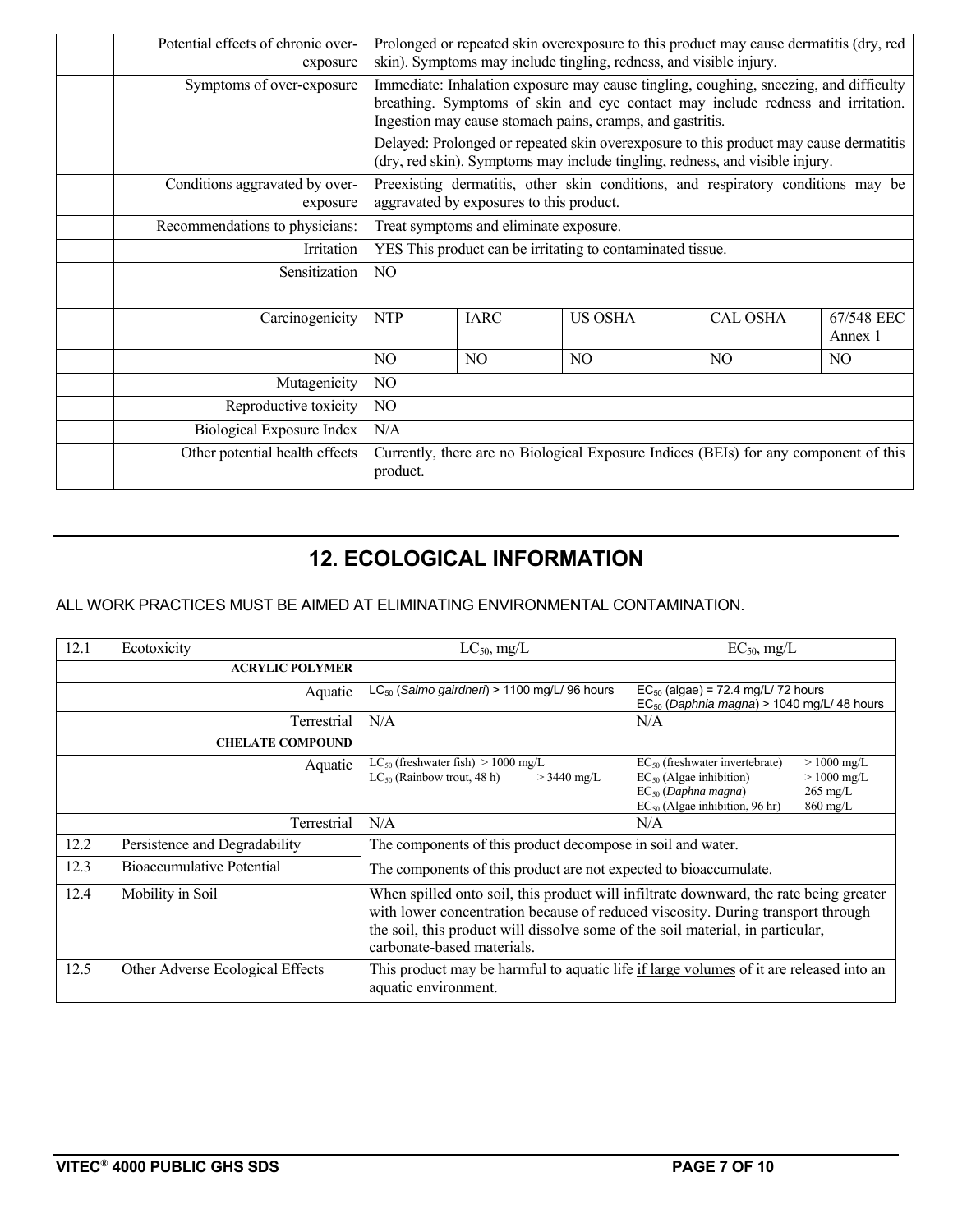#### **13. DISPOSAL CONSIDERATIONS**

| Preparing Wastes of this Product for<br>Disposal | Waste disposal must be in accordance with appropriate U.S. Federal, State, and local<br>regulations or with local regulations. This product, if unaltered by the handling, may<br>be disposed of by treatment at a permitted facility or as advised by your local waste<br>regulatory authority. |
|--------------------------------------------------|--------------------------------------------------------------------------------------------------------------------------------------------------------------------------------------------------------------------------------------------------------------------------------------------------|
| Disposal of Contaminated Packaging               | Cleaned containers can be recycled or disposed of as non-contaminated waste, if<br>authorized by your local authorities. Dispose of containers as required by local<br>regulations.                                                                                                              |
| U.S. EPA Waste Number                            | Not applicable.                                                                                                                                                                                                                                                                                  |

#### **14. TRANSPORTATION INFORMATION**

#### THIS MATERIAL IS NOT HAZARDOUS AS DEFINED BY 49 CFR 172.101 BY THE U.S. DEPARTMENT OF TRANSPORTATION.

| 14.1 | UN Number<br>Not applicable          |                |  |
|------|--------------------------------------|----------------|--|
| 14.2 | UN Proper Shipping Name              | Not applicable |  |
| 14.3 | Transport Hazard Class(es)           | Not applicable |  |
|      | Transport label(s) required          | Not applicable |  |
| 14.4 | Packing Group                        | Not applicable |  |
| 14.5 | Marine Pollutant                     | Not applicable |  |
|      | NA Emergency Response Guide          | Not applicable |  |
|      | Number (2008)                        |                |  |
| 14.6 | Transport in Bulk (Annex II of       | Not applicable |  |
|      | MARPOL 73/78 and IBC Code)           |                |  |
| 14.7 | <b>Special Transport Precautions</b> | Not applicable |  |
|      | National Motor Freight               | #70            |  |
|      | Classification                       |                |  |

#### **International Air Transport Association**

| UN Number                           | Not applicable |
|-------------------------------------|----------------|
| UN Proper Shipping Name             | Not applicable |
| Transport Hazard Class(es)          | Not applicable |
| Transport label(s) required         | Not applicable |
| Packing Group                       | Not applicable |
| <b>IATA Emergency Response Code</b> | Not applicable |
| <b>Excepted Quantity</b>            | Not applicable |
| Packaging Instructions              | Not applicable |

#### **International Maritime Organization**

| UN Number                      | Not applicable |
|--------------------------------|----------------|
| UN Proper Shipping Name        | Not applicable |
| Transport Hazard Class(es)     | Not applicable |
| Transport label(s) required    | Not applicable |
| Packing Group                  | Not applicable |
| Marine Pollutant               | Not applicable |
| NA Emergency Response Guide    | Not applicable |
| Number (2008)                  |                |
| Transport in Bulk (Annex II of | Not applicable |
| MARPOL 73/78 and IBC Code)     |                |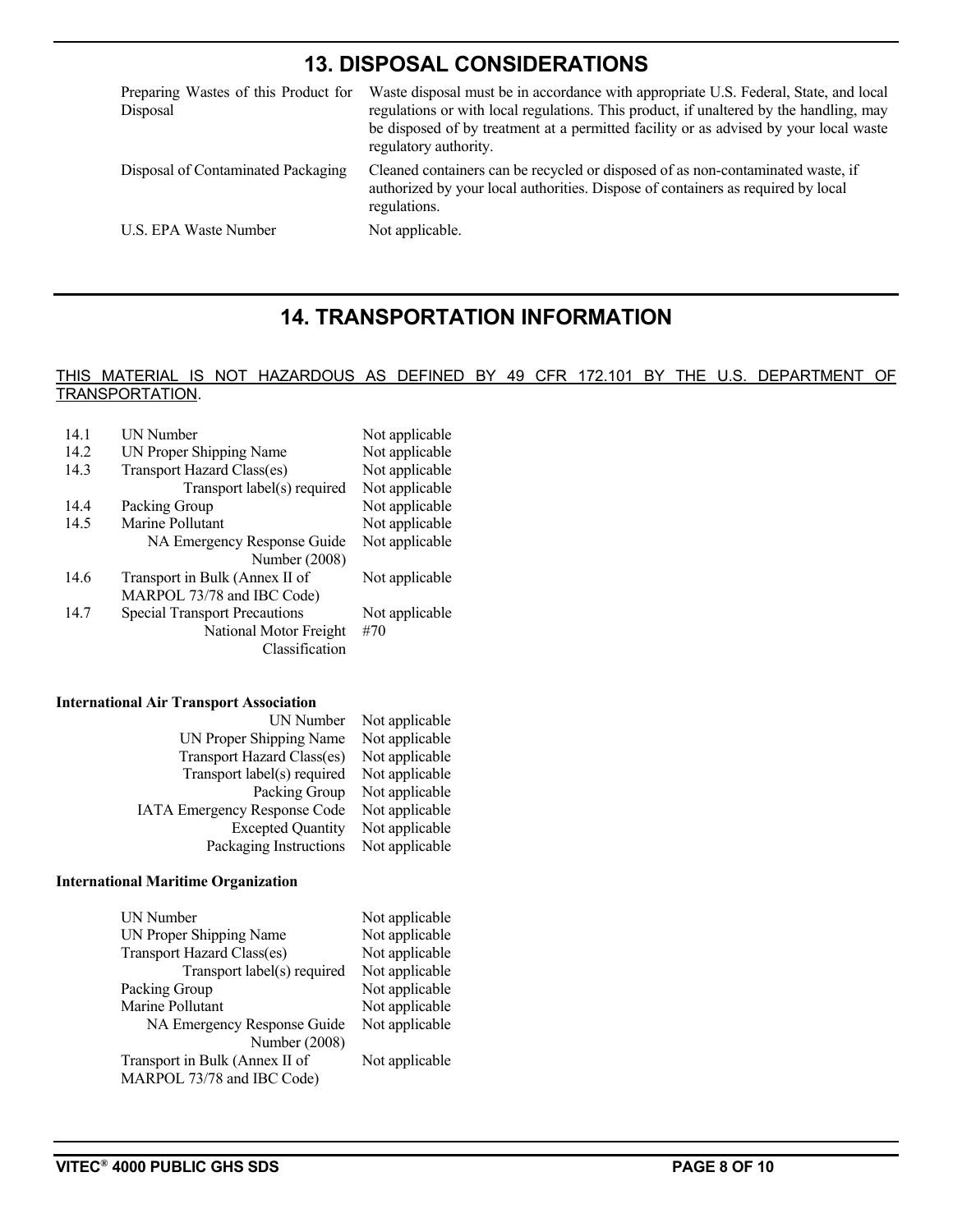#### **15. SAFETY, HEALTH and ENVIRONMENTAL REGULATIONS SPECIFIC FOR THE PRODUCT**

| <b>PROGRAM</b>                                                                                                                               | Chelate Compound                                                                        |
|----------------------------------------------------------------------------------------------------------------------------------------------|-----------------------------------------------------------------------------------------|
| <b>US EPA PROGRAMS</b>                                                                                                                       |                                                                                         |
| Clean Air Act Hazardous Air Pollutants                                                                                                       | N <sub>O</sub>                                                                          |
| Safe Drinking Water Act                                                                                                                      | N <sub>O</sub>                                                                          |
| RCRA F, K, P, U or                                                                                                                           | N <sub>O</sub>                                                                          |
| D-lists                                                                                                                                      |                                                                                         |
| <b>SARA 302</b><br><b>RQ</b>                                                                                                                 | NO                                                                                      |
| <b>SARA 302</b><br><b>TPO</b>                                                                                                                | NO                                                                                      |
| SARA 313 LISTED                                                                                                                              | NO                                                                                      |
| <b>SARA CHEMICAL CATEGORIES</b>                                                                                                              |                                                                                         |
| <b>SARA 311/312 ACUTE</b>                                                                                                                    | <b>YES</b>                                                                              |
| SARA 311/312 CHRONIC                                                                                                                         | NO                                                                                      |
| <b>SARA 311/312 FIRE</b>                                                                                                                     | $\rm NO$                                                                                |
| SARA 311/312 PRESSURE                                                                                                                        | NO                                                                                      |
| SARA 311/312 REACTIVITY                                                                                                                      | NO                                                                                      |
| EPA EXTREMELY HAZARDOUS SUBSTANCE                                                                                                            | NO                                                                                      |
| <b>CALIFORNIA SAFE DRINKING WATER ACT (Proposition 65)</b>                                                                                   |                                                                                         |
| This product does not contain any chemical listed on the California Safe Drinking Water Act list (Proposition 65)<br><b>US OSHA PROGRAMS</b> |                                                                                         |
| PEL                                                                                                                                          | N <sub>O</sub>                                                                          |
| <b>PSM</b>                                                                                                                                   | NO                                                                                      |
| CHEMICAL SECURITY PROGRAMS                                                                                                                   |                                                                                         |
| <b>DHS CFATS</b>                                                                                                                             | N <sub>O</sub>                                                                          |
| CHEMICAL WEAPONS CONVENTION                                                                                                                  |                                                                                         |
|                                                                                                                                              | N <sub>O</sub>                                                                          |
| US DRUG ENFORCEMENT ADMINISTRATION                                                                                                           |                                                                                         |
| <b>DEA Controlled Substances</b>                                                                                                             | N <sub>O</sub>                                                                          |
| CHEMICAL INVENTORY PROGRAMS                                                                                                                  |                                                                                         |
| <b>DSL</b>                                                                                                                                   | <b>YES</b>                                                                              |
| <b>NDSL</b>                                                                                                                                  | N/A                                                                                     |
| <b>REACH Pre-registered List</b>                                                                                                             | <b>YES</b>                                                                              |
| <b>TSCA</b>                                                                                                                                  | <b>YES</b>                                                                              |
| <b>TSCA Reset Rule</b>                                                                                                                       | All ingredients in this product comply with the<br>U.S. EPA TSCA Inventory Notification |
|                                                                                                                                              | Requirements Rule (40 CFR 710 Subpart B.)                                               |
| European Inventory of Existing Commercial Chemical Substances                                                                                |                                                                                         |
| (EINECS)                                                                                                                                     | <b>YES</b>                                                                              |
| EU No-Longer Polymers List (NLP)                                                                                                             | <b>YES</b>                                                                              |
| Philippines                                                                                                                                  | <b>YES</b>                                                                              |
| Japan                                                                                                                                        | NO                                                                                      |
| Australia                                                                                                                                    | <b>YES</b>                                                                              |
| Korea                                                                                                                                        | <b>YES</b>                                                                              |
| China                                                                                                                                        | NO                                                                                      |
| New Zealand Inventory of Chemicals                                                                                                           | <b>YES</b>                                                                              |

### **16. OTHER INFORMATION**

| 16.1 | Original Preparation | 14 Nov 2005; update 18, May 2016                                     |
|------|----------------------|----------------------------------------------------------------------|
| 16.2 | Revision History     | 21 Feb 2013 Reformatted to GHS Requirements                          |
|      |                      | October 7, 2016 Content corrections, June 27, 2016 Logo Revision; 29 |
|      |                      | June 2019 Hazard Review                                              |
| 16.3 | Prepared by          | ADVANCED CHEMICAL SAFETY, Inc.                                       |
|      |                      | PO Box 152329                                                        |
|      |                      | San Diego, CA 92195                                                  |
|      |                      | $(858) - 874 - 5577$                                                 |
| 16.4 | Date of Printing     | July 15, 2019                                                        |